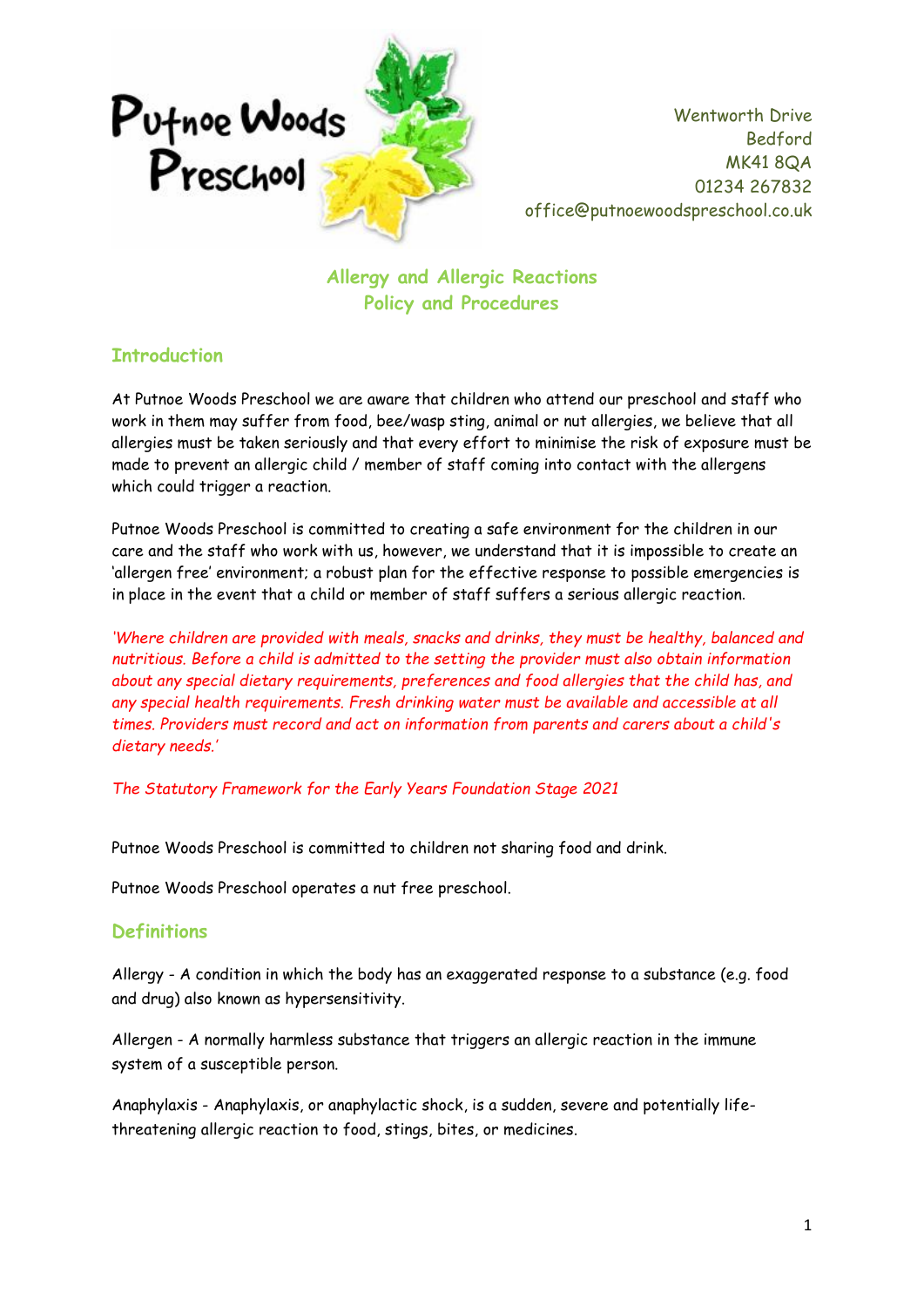

EpiPen - Brand name for syringe style device containing the drug Adrenalin, which is ready for immediate inter-muscular administration.

Risk Assessment/ Health Care Plan- A detailed document outlining an individual child's condition, treatment and action plan.

## **Procedures and Responsibilities for Allergy Management**

## **General**

- 1.1 Putnoe Woods Preschool will require the involvement of parents / carers and staff in establishing individual Risk Assessments/ Health Care Plans
- 1.2 Putnoe Woods Preschool will establish and maintain practices for effective communication regarding a child's healthcare plans to all relevant staff
- 1.3 Putnoe Woods Preschool will establish and maintain practices for effective communication regarding a member of staff and their individual healthcare plan to all relevant staff
- 1.4 Putnoe Woods Preschool will ensure staff receive training in anaphylaxis management, including awareness of triggers and first aid procedures to be followed in the event of an emergency. This will be provided by staff attending Paediatric First Aid Training
- 1.5 Putnoe Woods Preschool staff will be made aware of the signs and symptoms of a possible allergic reaction in case of an unknown or first reaction in a child. These may include a rash or hives, nausea, stomach pain, diarrhoea, itchy skin, runny eyes, shortness of breath, chest pain, swelling of the mouth or tongue, swelling to the airways to the lungs, wheezing and anaphylaxis

### **Medical Information**

- 2.1 Putnoe Woods Preschool will ask parents / carers to share all information about allergic reactions and allergies on their child's registration form before starting preschool and will inform staff of any allergies discovered after registration
- 2.2 Putnoe Woods Preschool will ask future employees to share all information about allergic reactions and allergies on their health declaration form before starting preschool and will inform staff of any allergies discovered
- 2.3 Information regarding children's allergic reactions and allergies are also recorded on the individuals file on IConnect
- 2.4 Where a child has a known allergy, the Preschool Manager / Deputy Manager will carry out a full Allergy Risk Assessment and Health care Plan (if required) with the parent / carer and keyperson prior to the child starting the preschool. This will enable parents to explain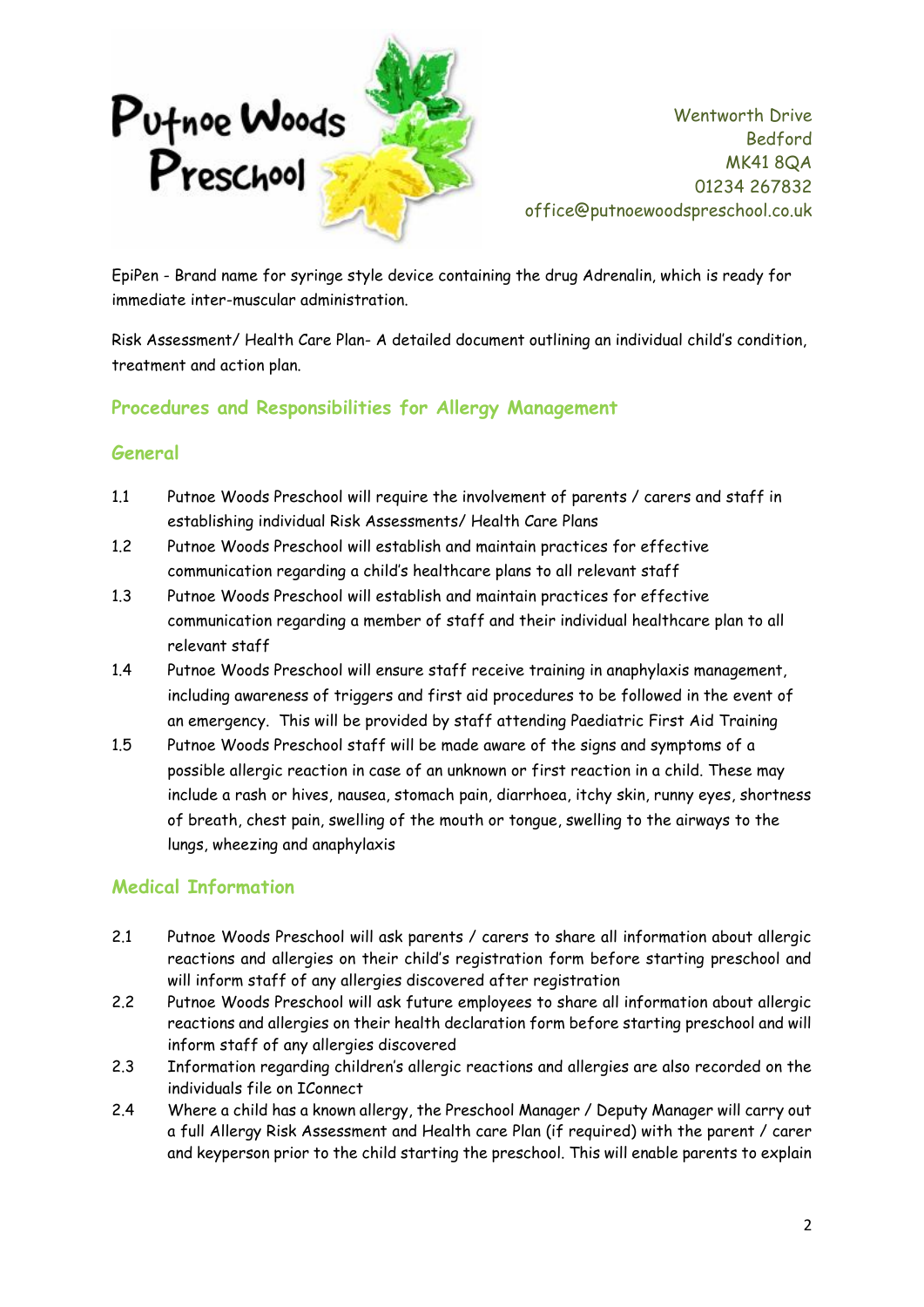

the condition, define any allergy triggers and any required medication. If needed, additional written or oral advice will be obtained from a doctor or allergy nurse.

- 2.5 Where an employee has a known allergy, the Preschool Manager / Deputy Manager will carry out a full Allergy Risk Assessment and Health care Plan the member for that member of staff. This will enable the member of staff to explain the condition, define any allergy triggers and any required medication. If needed, additional written or oral advice will be obtained from a doctor or allergy nurse.
- 2.6 Putnoe Woods Preschool will share all information with all staff and the preschool cook and keep an allergy red cards with a photograph of the child and their needs detailed within the preschool play rooms and kitchen
- 2.7 Any change in a child's medical condition during the year must be reported to the preschool
- 2.8 The Preschool Manager / Deputy Manager / Room Leader will ensure that Health Care Plans and Risk Assessments are established and updated for children with allergies
- 2.9 The Preschool Manager / Deputy Manager will ensure that Health Care Plan's and Risk Assessments are established and updated for employees with allergies

## **Medical Information (EpiPen's)**

Where EpiPen's (Adrenalin) are required in the Health Care Plan:

- 3.1 Parents/carers are responsible for the provision and timely replacement of the EpiPen's
- 3.2 EpiPen's are located in individually labelled boxes with the child's photograph and initials within the cupboard or on a shelf in the playrooms and are out of reach of children but quickly accessible for staff
- 3.3 EpiPen training will be provided for all staff when we have a child that requires an EpiPen. EpiPen training is inclusive within Paediatric First Aid Training
- 3.4 Parents / carers are responsible for providing medical information about their child's allergy and recording the information on a Health Care Plan
- 3.5 Members of staff will be responsible for the storage of their own EpiPen
- 3.6 If a child has an allergy requiring an EpiPen, or the risk assessment deems it necessary, a Health Care Plan must be completed and signed by the parents
- 3.7 The Health Care Plan includes:
	- o Personal information, name, date of birth
	- o The allergen (the substance the child is allergic to)
	- o The nature of the allergic reaction (from rash, breathing problems to anaphylactic shock)
	- $\circ$  What to do in case of allergic reaction, including any medication to be used and how it is to be used
	- o Control measures such as how the child can be prevented from coming into contact with the allergen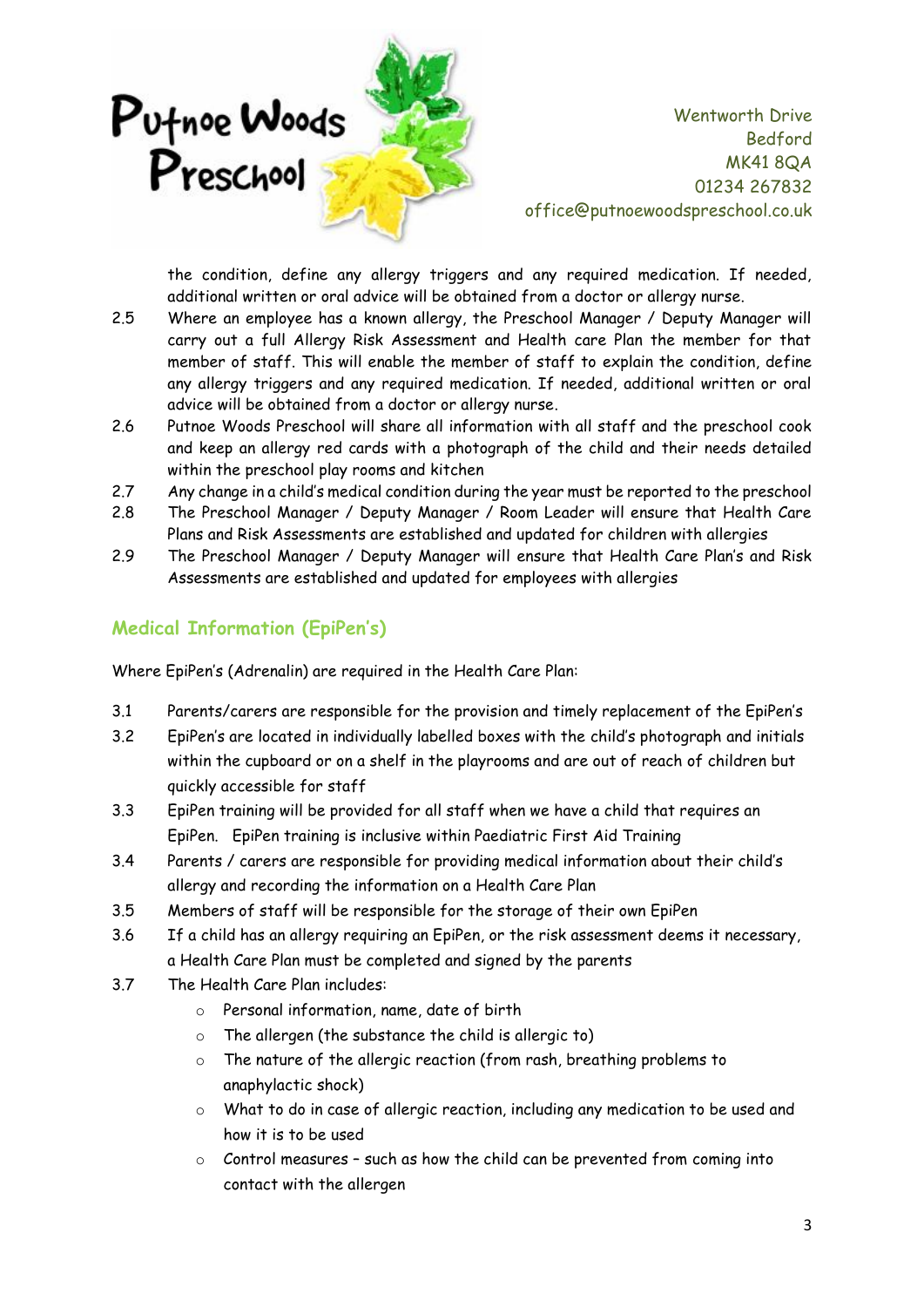

- o Further information regarding Health Care Plans are detailed in Putnoe Woods Health Care Plan Policy and procedures
- 3.8 It is the responsibility of the parent / carer / employee to provide the preschool with up to date medication/ equipment clearly labelled in a suitable container.
- 3.9 In the case of life saving medication like EpiPen's the child will not be allowed to attend preschool without it
- 3.10 Parents and employees are also required to provide up to date emergency contact information

#### **Lunches - Parent Responsibility**

- 4.1 Lunches brought into preschool are provided by each child's parents / carers
- 4.2 It is their responsibility to ensure that the contents are safe for the child to consume
- 4.3 Parents should liaise with preschool staff about appropriateness of snacks and any food-related activities (e.g. cooking)

## **Food Preparation – Preschool Responsibility**

Putnoe Woods Preschool offers home cooked teas, cooked lunches in the Snowdrop room, cooked lunches for those children whose parents / carers request them, breakfast and morning and afternoon snack.

- 5.1 All food prepared for a child with a specific allergy is prepared in an area where there is no chance of contamination and served on equipment that has not been in contact with this specific food type, e.g. nuts
- 5.2 Children with allergies / food intolerances /religious preferences or ingredients that they cannot have whatever the reason will have their food served on red plates, wrapped and labelled irrespective of whether the dish includes the item to which they are allergic or not allowed to have
- 5.3 Children with food allergies are also recorded on the daily meal numbers
- 5.4 The Preschool Manager, Preschool cook and parents will work together to ensure a child with specific food allergies receives no food at nursery that may harm them. This may include designing an appropriate menu or substituting specific meals on the current nursery menu
- 5.5 Seating will be monitored for children with allergies. Where deemed appropriate a member of staff will sit with children who have allergies and where age/stage appropriate staff will discuss food allergies and the potential risks
- 5.6 If a child has an allergic reaction to food, a first-aid trained member of staff will act quickly and administer the appropriate treatment, where necessary
- 5.7 Parents /carers will be informed and the information will be recorded on an incident form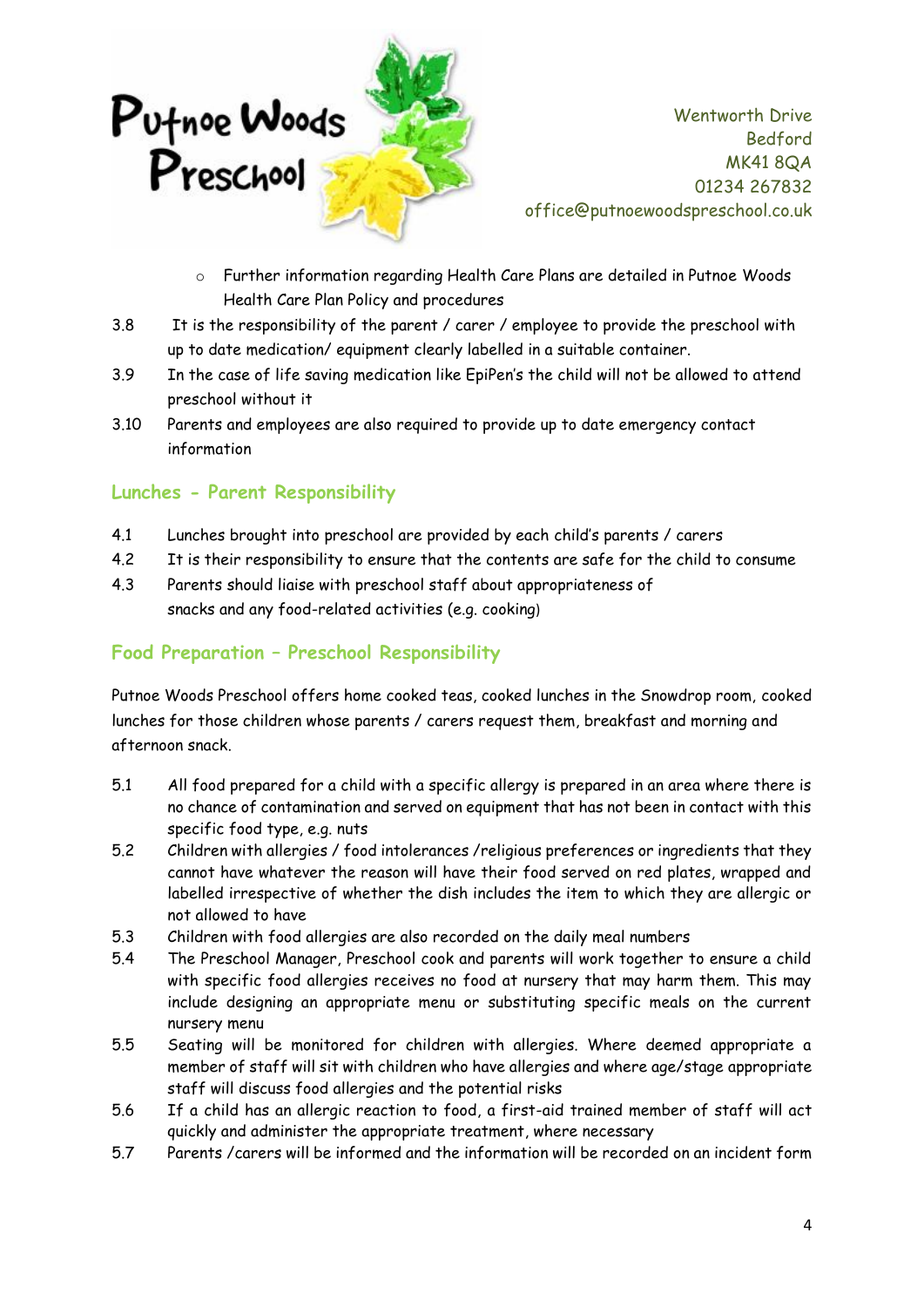

5.8 If an allergic reaction requires specialist treatment, e.g. an EpiPen, at least two members of staff working directly with the child and the Preschool Manager and Deputy Manager will have specific medical training during the Paediatric First Aid course to be able to administer the treatment to each individual child.

## **Food Information Regulations 2014**

From 13 December 2014, we will incorporate additional procedures in line with the Food Information Regulations 2014 (FIR).

• We will display our weekly menus on the Parent Information Board and will identify when the 14 allergens are used as ingredients in any of our dishes.

## **Staff Responsibility**

- 6.1 Staff will be responsible for familiarising themselves with the policy and to adhere to health & safety regulations regarding food and drink
- 6.2 Upon determining that a child attending nursery has a severe allergy, a room and / or staff meeting will be set up as soon as possible where all staff concerned attend to update knowledge and awareness of child's needs
- 6.3 All Staff who come into contact with the child will be made aware of what treatment/medication is required by the Preschool Manager / Deputy Manager / Room Leader, and where any medication is stored
- 6.4 Emergency medication will be made easily accessible at times of high risk
- 6.5 Staff will promote hand washing before and after eating
- 6.6 Snack times and meal times will be monitored for children with allergies. Where deemed appropriate a member of staff will sit with children who have allergies and where age/stage appropriate staff will discuss food allergies and the potential risks
- 6.7 All tables are cleaned with an approved solution

### **Actions In the event of a child suffering an allergic reaction:**

### If a child becomes distressed or symptoms become more serious telephone 999

#### **Transporting children to hospital procedures**

7.1 If it is deemed necessary, the person in charge will initially call for medical and help and the parents will be informed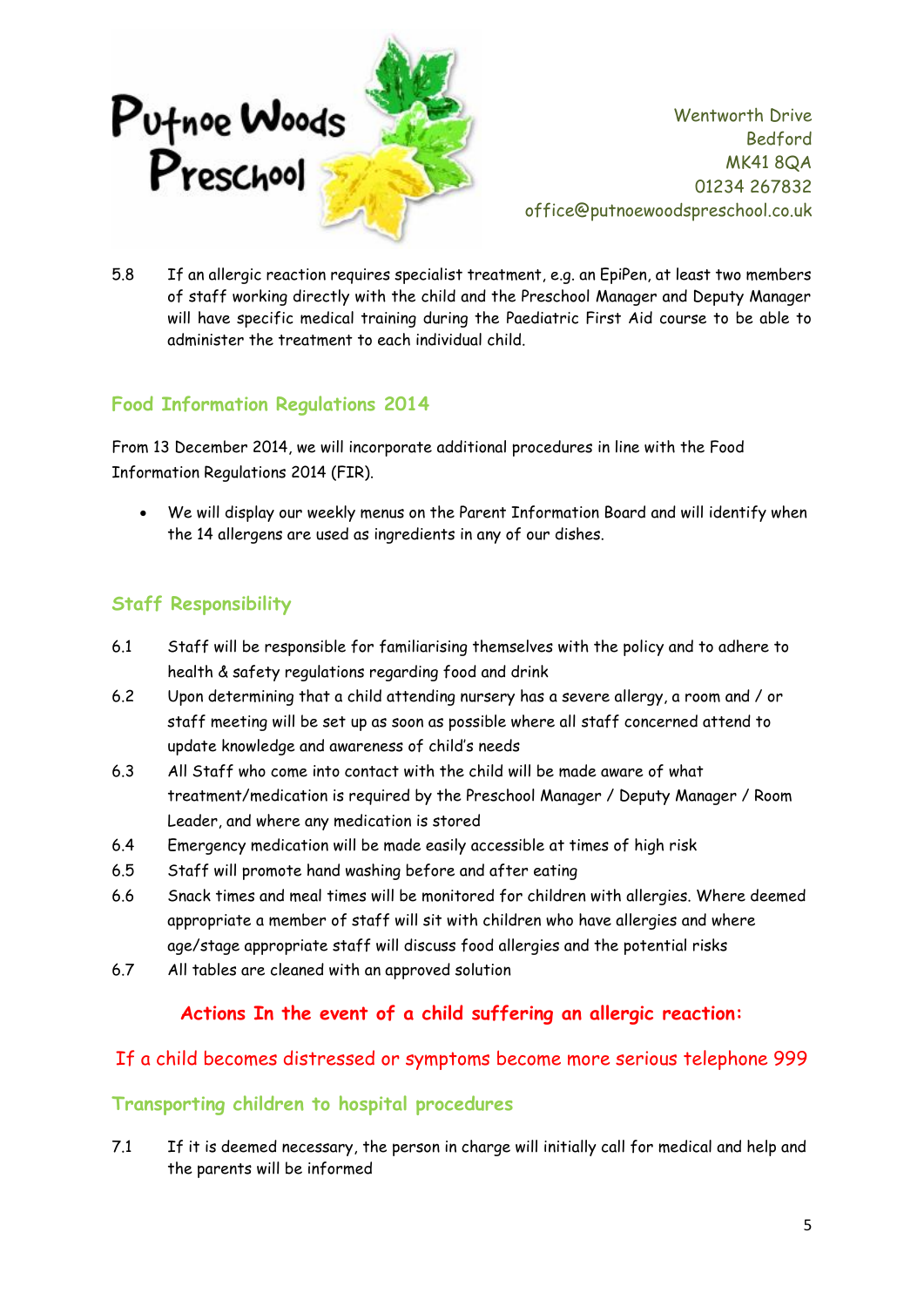

- 7.2 If the incident is significant and a child needs to go to hospital, an ambulance MUST be called by the Preschool Manager / Deputy Manager / Business and Finance Manager and the parent contacted
- 7.3 We WILL NOT attempt to transport the child in our own vehicles
- 7.4 The person in charge will ensure the safety and well- being of all other children present is maintained by ensuring the necessary staff deployment. If necessary, an additional staff member will be provided in order to provide support in an emergency situation
- 7.5 The Preschool Manager / Deputy Manager or Keyperson will ensure that the injured party will be kept as comfortable as possible as dictated by medical advice until medical help arrives
- 7.6 The parent may meet at the preschool or at the hospital
- 7.7 The member of staff who witnessed the incident must accompany the child in the ambulance, or the child's keyperson
- 7.8 The member of staff must take the child's registration details as to ensure all personal details that may be required are correct
- 7.9 An Incident Form will be completed by the person who witnessed the accident as soon as possible
- 7.10 At the earliest convenience, when the parent/carer arrives they MUST be asked to sign the Incident form to show that they have been made aware of the incident, or if they have gone straight to the hospital MUST be asked to sign it the next day
- 7.11 The Preschool Manager / Deputy Manger will ensure that all details of the injury are recorded (as above) and that any follow up action, such as phone calls to the parents
- 7.12 Ofsted will be notified in writing of any serious incident as soon as is reasonable but in any event within 14 days of the injury occurring
- 7.13 Parents are required to consent to emergency medical treatment on their child's registration form prior to their child attending the nursery
- 7.14 The above applies should a member of staff require emergency medical treatment

### **Reactions to bee stings, plants etc**

- 8.1 If a child has an allergic reaction to food, a bee sting, plant etc. a first aid trained member of staff will act quickly and administer the appropriate treatment
- 8.2 Parents will be informed and it must be recorded in the incident book
- 8.3 If the allergic reaction is severe we will follow the Transporting Children to Hospital Procedures

### **Celebrations**

9.1 Birthdays are special to children and parents / carers are encouraged to bring in items that are not food related to share with their friends i.e stickers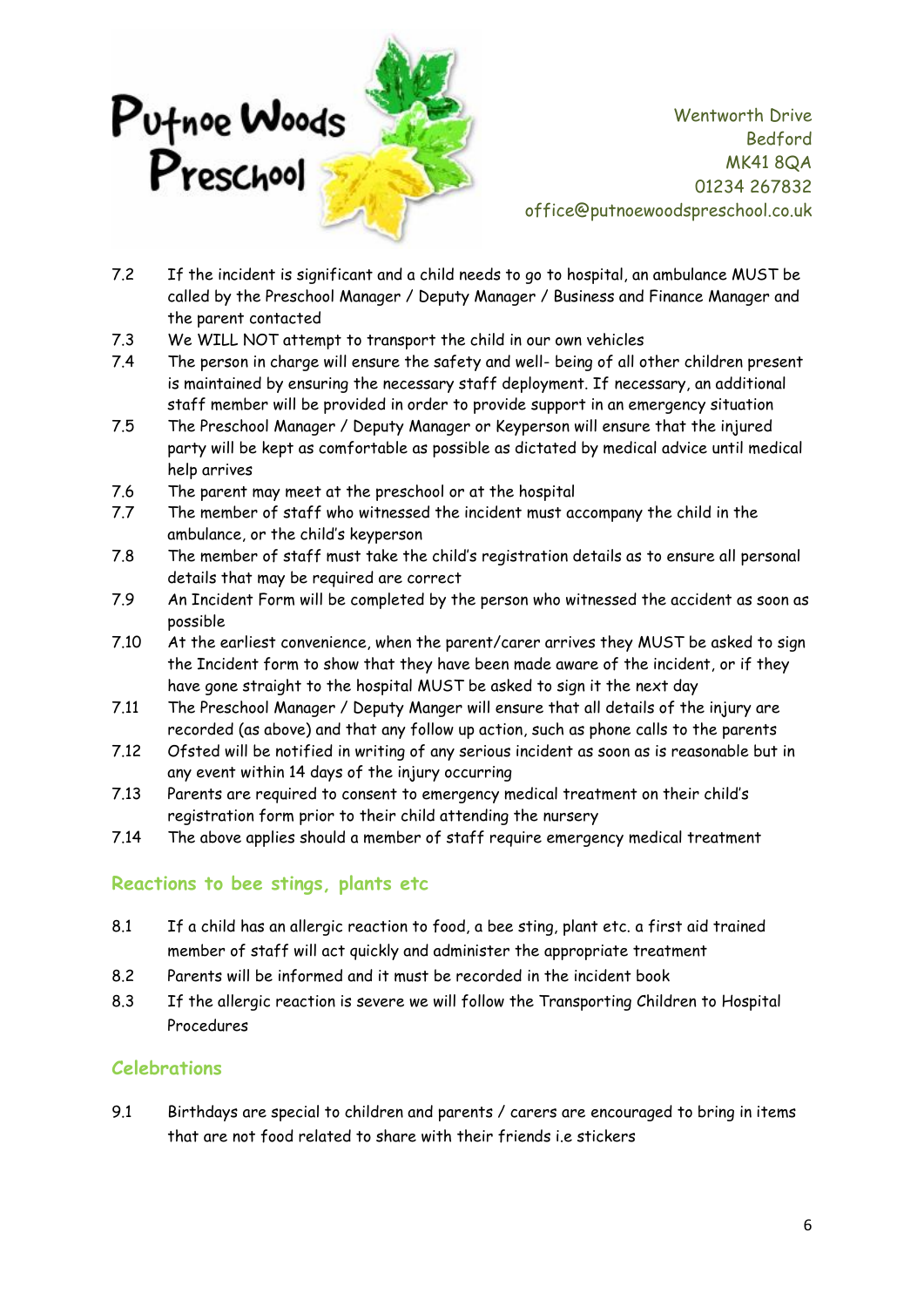

- 9.2 If parents do choose to bring in cakes or sweets for their child's birthday both will be given out to take home
- 9.3 We do not allow children to eat sweets whilst at preschool

# **This policy is in compliance with GDPR (General Data Protection Regulations) May 2018**

**Putnoe Woods is committed to safeguarding and promoting the welfare of children and young people, employees, students, volunteers, trustees and parents and expects all staff and volunteers to share this commitment.**

| Date of Policy: | Created By: |  |
|-----------------|-------------|--|
| September 2014  | Jo Skelton  |  |
|                 |             |  |

| <b>Review Date</b> | Reviewer   | Amendments     |
|--------------------|------------|----------------|
|                    |            |                |
| December 2015      | Jo Skelton |                |
|                    |            |                |
| September 2016     | Jo Skelton | IConnect added |
|                    |            |                |
| September 2017     | Jo Skelton |                |
|                    |            |                |
| May 2018           | Jo Skelton | GDPR statement |
|                    |            |                |
|                    |            |                |

| Review Date                 | Reviewer | Amendments        | Policy signed off on<br>behalf of the Board<br>of Trustees |
|-----------------------------|----------|-------------------|------------------------------------------------------------|
| January 2019                |          |                   |                                                            |
| November 2019   Nikki Adams |          | New email address |                                                            |